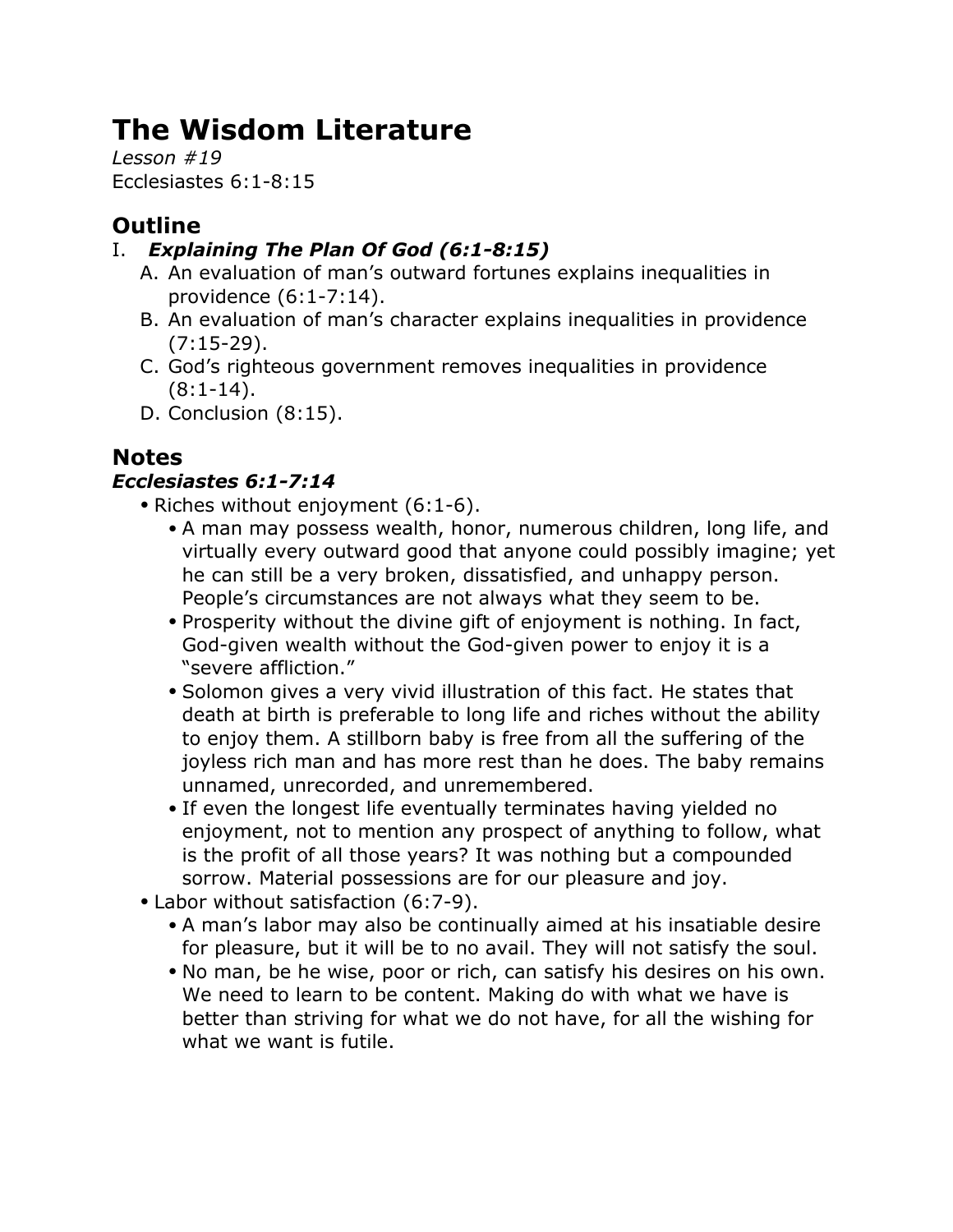- Questions without answers (6:10-12).
	- The reason riches fail to yield any happiness rests upon the unalterable ordinance of God. Mortal man, the creation of God, cannot set aside or overcome that divinely established connection between earthly possessions and the dissatisfaction with those possessions apart from knowing God.
	- Man will certainly try to wrestle and contest God's decision to link these two; however, the more he talks, the more empty and unsatisfactory the situation becomes. All words are useless; man might just as well acknowledge his limitations and begin immediately to fear God.
	- No one really knows what the future holds except God. Therefore, no one can say what the real advantage will be of one or another for himself or others. Make the best of what life has dealt you.
- Comparisons of adverse circumstances which teach worthwhile lessons  $(7:1-14)$ .
	- A good name is better than precious ointment. It is best to die with a good reputation. Money can buy ointments, not a reputation.
	- Attendance at a funeral is better than attendance at a festive party. Any day when we can take stock of life is a good day.
	- Sorrow is better than laughter. Our hearts are made better.
	- Wisdom is better than folly. Fools learn that you only go around once in life, so get the gusto out of life and do not let it slip through your fingers.
	- A rebuke from the wise is better than the song of fools. A fool flatters while the wise rebukes. Nobody likes to be told they are wrong.
	- Patience is better than anxiety. If we patiently endure, the end will be worth it.
	- The present is better than the past. The former days were not any better. Every age has its problems.
	- Wisdom is better than hasty judgment.
	- Wisdom is better than money. You are better off without money if you do not know how to use it.
	- Trusting God for tomorrow is better than knowing about tomorrow. All of God's plans work for our good.

#### *Ecclesiastes 7:15-29*

- The wicked and the righteous (7:15-18).
	- Although men appear to be treated irrespective of their character in the providence of God, the just perishing in his righteousness and the evil man apparently prolonging his life in wickedness is "judging a book by its cover." Do not be wicked just because the wicked seem to prosper.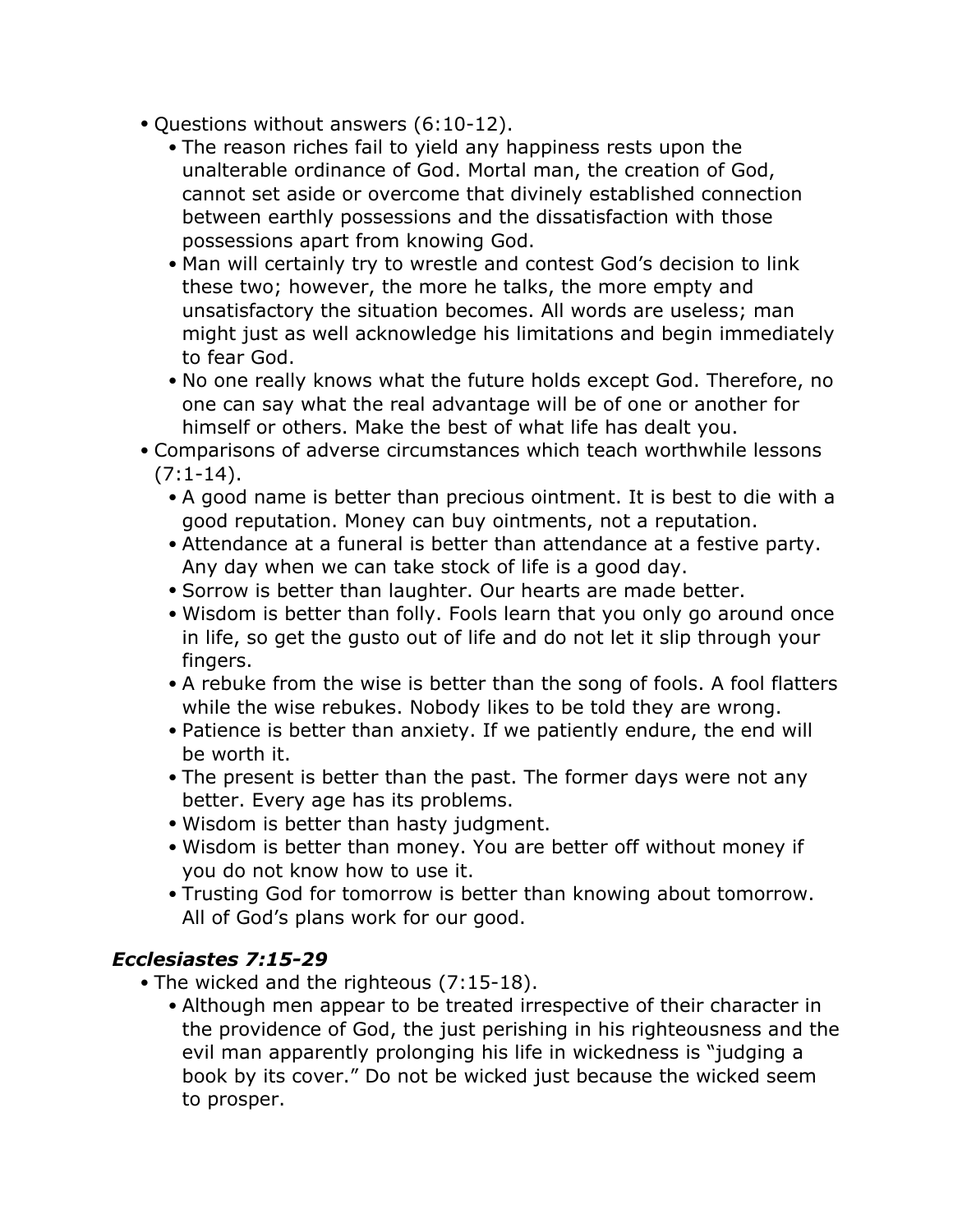- The danger presented next is the fact that there is a kind of righteousness that causes spiritual and mental harm. There is also a wisdom which fosters pride and produces a false foundation upon which to build a life. This kind of righteousness is called selfrighteousness. It questions God's dealings and judgments. It elevates man and leads him into arrogance.
- It is the fear of God that is the best protection against either absurdity. True wisdom that comes from the fear of God is better than grasping the folly of fools. Neither man's folly nor a conceited and strained righteousness will serve as a guide to the real needs of men.
- Wisdom leads to proper attitudes and conduct (7:19-22).
	- True wisdom will be better protection against all these errors and excesses than ten rulers or sultans in a city. It is far better than strength.
	- In fact, rather than being too self-righteous, no one is without fault in deed or word. Men universally fall short of God's glory. This kind of wisdom not only opens up the meaning of eternity (3:11), but it also gives men and women a self-control that will not resent the illadvised slander, abuse, and curses of others.
	- It is foolish to be overly concerned about and troubled by what others think and say about us in their unguarded, unkind, and foolish moments. We will surely be disturbed if we allow this to get to us.
- Man is unable to grasp what God is doing in the world (7:23-25).
	- Solomon set out to explore everything using wisdom. He wanted to understand all facets of life -- the perplexing contradictions as well as the transparent joyous experiences, the deep riddles along with the self-evident truths.
	- However, the secret things of God are always a little distance from man's reach; at least until that time when God chooses to disclose the deep, deep mysteries (Deuteronomy 29:29).
	- Solomon can see the value of wisdom and extols it honestly and sincerely while at the same time humbly confessing that he is helpless before the infinite wisdom of God. He wants to know, but cannot discover it.
- Man is able to grasp the extent of human wickedness (7:26-29).
	- Although Solomon did not find out all the deep mysteries of God, he did discover how far men and women are removed from their original design. There is little comfort for men, and less for women.
	- Solomon stated that from his own observations, he has found fewer wise women than men. In his pursuit of wisdom and evil, he discovered mankind to be perverse and crooked. Wise, righteous people are scarce because man chooses to be disobedient and sin.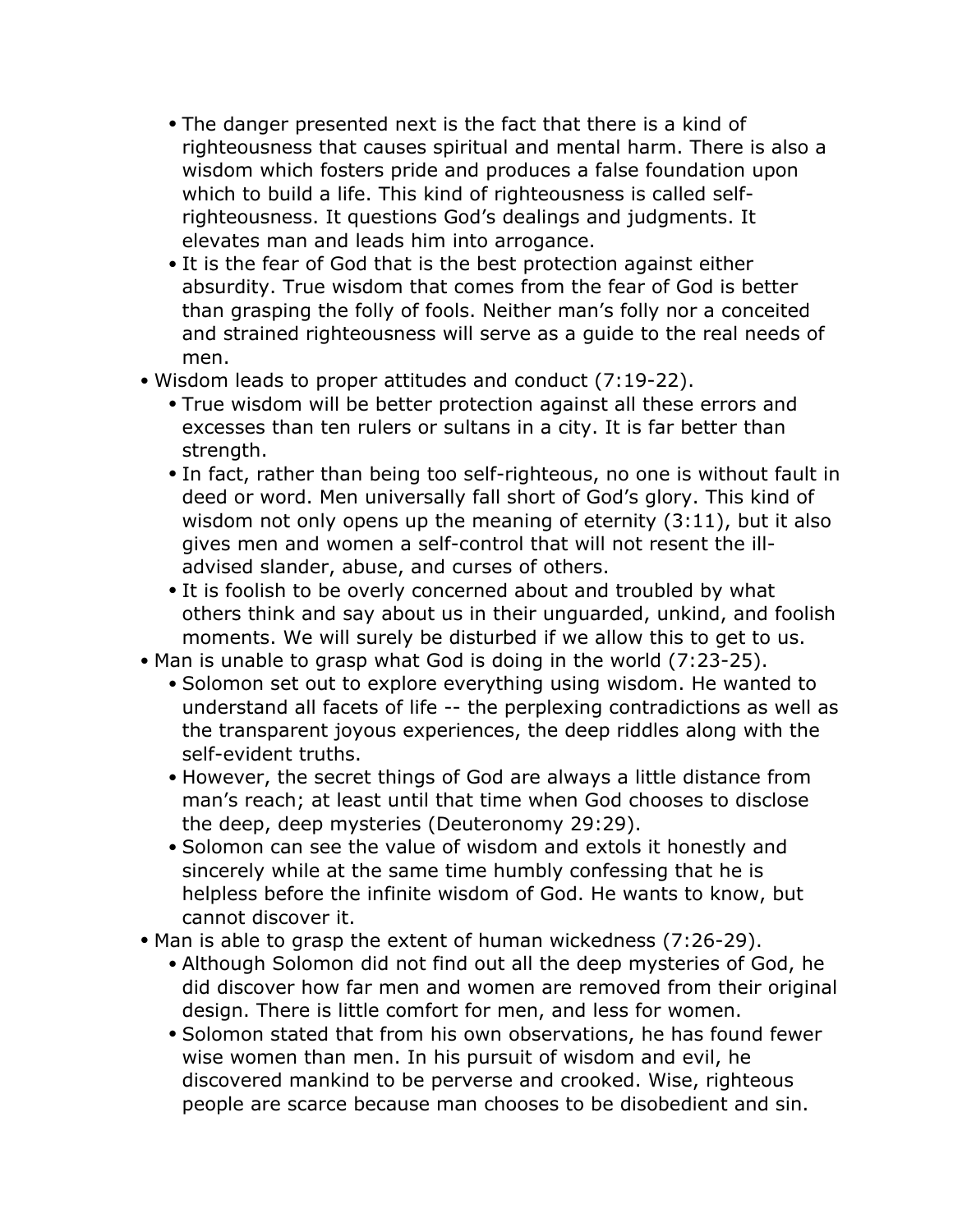#### *Ecclesiastes 8:1-14*

- An examination of authority (8:1-9).
	- Wisdom that comes from the fear of God can solve the enigmas found in this section of the book. It can dispel gloom and brighten man's otherwise hard looks.
	- A wise man realizes that chief among God's agents of justice presently available is the divine institution of human government. Human government is God's ordained means of rectifying most current disorders.
	- When rulers and judges carry out that divine mandate, both they and their people are blessed by God, and a considerable amount of man's present distress is alleviated. Unfortunately, those in authority are not always faithful to their mandate. In vs. 9, it has to be sadly conceded that rulers often inflict injustices on their subjects.
	- Ignorance of the plan and times of God increases man's misery; man is particularly miserable because he cannot avoid death. God has vested the control of all things in His own hands and not in the hands of mortals. And because he is ignorant of God's workings, man, not God, is responsible for all the misery endured on earth as he tries to do things contrary to God's will.
- An examination of inequity (8:10-14).
	- Even though men may be wrongly encouraged in their evil deeds by the abuse of power and position by those in authority, the wicked who receive honorable burials and are delayed in receiving the proper administration of justice will nevertheless be judged because they do not fear God.
	- There will be a day when you will be able to discern the difference between those who feared God and those who refused to hear Him. Then a most exacting justice will be meted out. The wicked may appear to be getting away with murder, but sin with impunity will finally be judged by the living God.
	- The just desserts of the wicked often seem to fall on the righteous God-fearer while the rewards of the righteous appear to drop in the lap of the wicked. This is only understandable by the wisdom found in the fear of God, the plan of God and the ability to enjoy life as offered by God to all who trust Him.

### *Ecclesiastes 8:15*

• God commends enjoyment as one of His most excellent gifts to the men and women who fulfill the previously mentioned condition of fearing Him. This gift of enjoyment, including eating, drinking, and receiving the joy of life, will stay with them, so get on with the business of living.